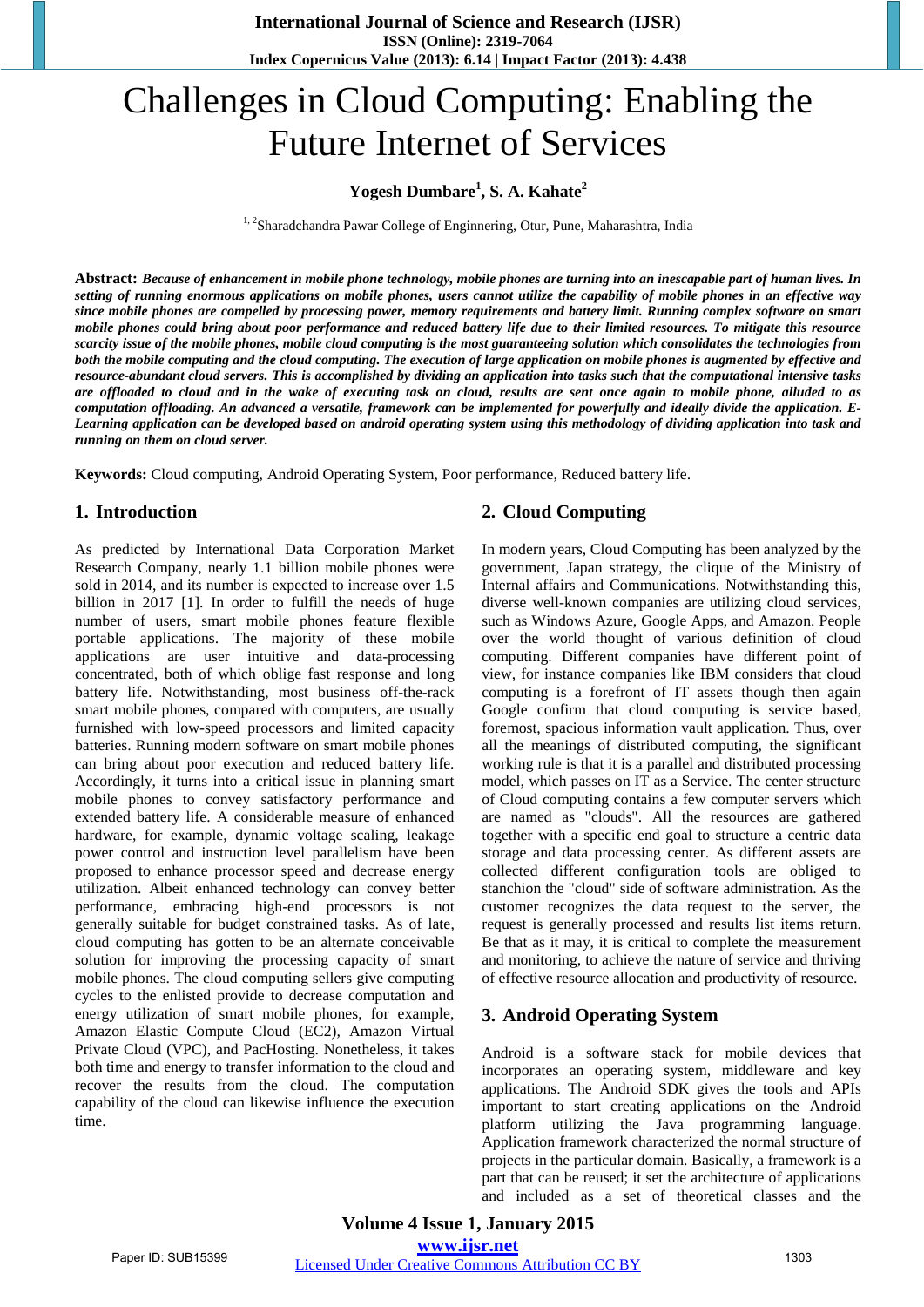collaboration of their examples. Android is an open source operating system based on Linux portion and developed by Google. Dissimilar to PC operating system, mobile devices operating systems are compelled by their hardware, storage space, power dispersal and mobility conditions. Contrasted and the improvement of applications on PC, there are some distinctive gimmicks of applications on mobile device operating systems [2] [3].

## **4. Literature Survey**

The methodology of Byung-Gon Chun, Petros Maniatis [4] is the first to repeat the entire smart mobile phone image and to run the application code with few or no changes in influential VM replicas to change a solitary machine computation to a distributed processing semi-automatically. They accept that the CloneCloud framework empowers new, energizing modes of augmented execution for applications in diverse situations, and offers fascinating opportunities for research and for practical arrangements that wed the accommodation of hand-held devices with the power of cloud computing.

In this study by Adam Dou et al [5], they introduced Misco, a MapReduce system for supporting applications on mobile devices. This is the first framework that we know of, that proposes a MapReduce system for mobile situations. They have additionally showed the practicability of their framework by sending applications on their N95 test bed. Misco is the first MapReduce structure implementation for mobile context that they know of, and there are numerous research directions to continue in. They anticipate expanding their framework to consider data locality, decentralization and device heterogeneity. Further, the new mobile context acquaints the opportunity to investigate totally distinctive sorts of applications, applications where the worker nodes process information gave to them, as well as dynamic participants in the creation of data.

Eduardo Cuervo et al [6] presented MAUI, a framework that empowers fine-grained energy-aware offload of mobile code to the infrastructure. Past methodologies to these issues either depended vigorously on software programmer support to partition an application, or they were coarse-grained obliging full process relocation. MAUI utilizes the profits of a managed code environment to offer the best of both worlds: it supports fine-grained code offload to expand energy savings with negligible load on the software programmer. MAUI chooses at runtime which techniques ought to be remotely executed, determined by an optimization engine that attains to the best vitality funds conceivable under the mobile phone's present connectivity constrains. In their assessment, they demonstrate that MAUI empowers: 1) a resource-intensive face recognition application that uses an order of magnitude less energy, 2) a latency-sensitive arcade game application that duplicates its refresh rate, and 3) a voice-based language translation application that sidesteps the confinements of the smartphone environment by executing unsupported segments remotely.

Byung-Gon Chun et al [7] presents the design and implementation of CloneCloud, a framework that automatically transforms mobile applications to profit from the cloud. The framework is an adaptable application partitioner and execution runtime that empowers unmodified mobile applications running in an application-level virtual machine to consistently off-load piece of their execution from mobile phones onto device clones working in a computational cloud. CloneCloud utilizes a mix of static examination and dynamic profiling to partition applications automatically at a fine granularity while streamlining execution time and energy use for a target calculation and communication environment. At runtime, the application dividing is effected by relocating a thread from the mobile phone at a picked point to the clone in the cloud, executing there for the rest of the segment, and re-coordinating the relocated thread once again to the cell phone.

Pelin Angin and Bharat Bhargava [8] introduced a dynamic performance optimization system for portable mobile-cloud utilizing mobile agent based application partitions, forcing insignificant structural necessities on the cloud. Analyses performed with two certifiable applications show that the proposed system is guaranteeing for enhanced execution and wide appropriation in portable distributed computing.

In this study by Lei Yang et al [9] studied the application partitioning issue for mobile information stream applications. They have designed an application system to give runtime support to the versatile partitioning and distributed execution of such enhanced mobile cloud applications. The structure has the capacity to serve extensive number of mobile clients by leveraging the flexible resources in existing cloud infrastructures. Under this system, they additionally have designed a genetic calculation to tackle the part issue. The reproduction results demonstrate that our system can give more than 2X enhancement in the application performance over the strategies without partitioning.

Sokol Kosta et al [10] introduce ThinkAir, a structure for offloading mobile computation to the cloud. Utilizing ThinkAir requires just basic adjustments to an application's source code coupled with utilization of their ThinkAir tool chain. Experiments and assessments with micro benchmarks and processing intensive applications exhibit the profits of ThinkAir for profiling and code offloading, and also obliging changing computational prerequisites with the capacity of on-interest VM resource scaling and making full use of parallelism. They are proceeding with the improvement of a few key parts of ThinkAir: they have ported Android to Xen permitting it to be run on business cloud base, and they keep on chipping away at enhancing developer help for parallelizable applications.

# **5. Proposed System**

Here, an application processing framework is proposed to partition the massive application applied in mobile cloud computing paradigm. To reduce the resource shortage issue of the mobile phones, mobile cloud computing is used which consolidates the technologies from both the mobile computing and the cloud computing. The execution of extensive application on mobile phones is augmented by powerful and resource-abundant cloud servers. This is